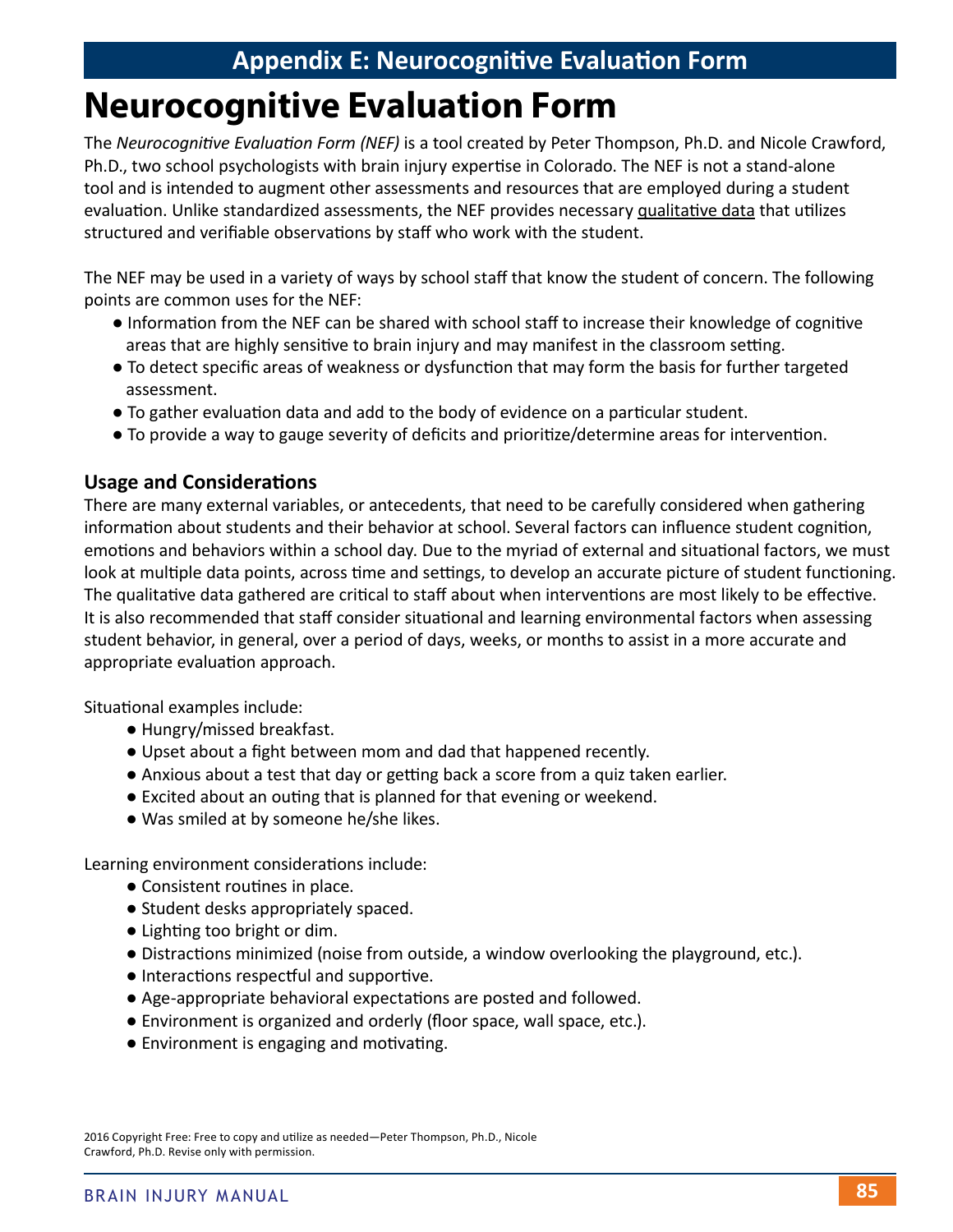# **Neurocognitive Evaluation Form (NEF)**

Rank the student on several areas of functioning as compared to the student's peers or classmates of the same age. A ranking of Green is considered an ability commonly observed in most (70%) students of similar age and is not an area of primary concern. A ranking of Yellow is an observed ability area where the student struggles but can perform the task intermittently. A ranking of Red is an ability rarely or never observed and signals a major area of concern. **Areas ranked Red or Yellow are domains that may be targeted for further assessment.**

| Date:                | <b>Rater's Name/Title:</b>      |  |  |
|----------------------|---------------------------------|--|--|
| <b>Student Name:</b> | <b>Student's Age and Grade:</b> |  |  |
| Class Observed:      | Time of Day and Day of Week:    |  |  |

| <b>ATTENTION</b><br><b>3 SUBTYPES</b>                      | <b>Less Positive</b>                         |                                         |                | <b>More Positive</b>             |                                              |
|------------------------------------------------------------|----------------------------------------------|-----------------------------------------|----------------|----------------------------------|----------------------------------------------|
| <b>SELECTIVE/FOCUSED</b>                                   | <b>Significantly</b><br><b>Below Average</b> | <b>Slightly Below</b><br><b>Average</b> | <b>Average</b> | <b>Slightly Above</b><br>Average | <b>Significantly</b><br><b>Above Average</b> |
| Focuses on teacher                                         |                                              |                                         |                |                                  |                                              |
| Attends to detail of task                                  |                                              |                                         |                |                                  |                                              |
| Orients to speaker/staff                                   |                                              |                                         |                |                                  |                                              |
| Focuses without daydreaming                                |                                              |                                         |                |                                  |                                              |
| Looks at board                                             |                                              |                                         |                |                                  |                                              |
| Responds to questions with<br>on-topic answers             |                                              |                                         |                |                                  |                                              |
| Resists subtle classroom dis-<br>tractions (noise, lights) |                                              |                                         |                |                                  |                                              |
| <b>SUSTAINED</b>                                           | <b>Significantly</b><br><b>Below Average</b> | <b>Slightly Below</b><br><b>Average</b> | <b>Average</b> | <b>Slightly Above</b><br>Average | <b>Significantly</b><br><b>Above Average</b> |
| Focuses for age appropriate<br>periods of time             |                                              |                                         |                |                                  |                                              |
| Completes in-class<br>assignments                          |                                              |                                         |                |                                  |                                              |
| Loses train of thought when<br>talking or writing          |                                              |                                         |                |                                  |                                              |
| Loses place when working on<br>tasks or when reading       |                                              |                                         |                |                                  |                                              |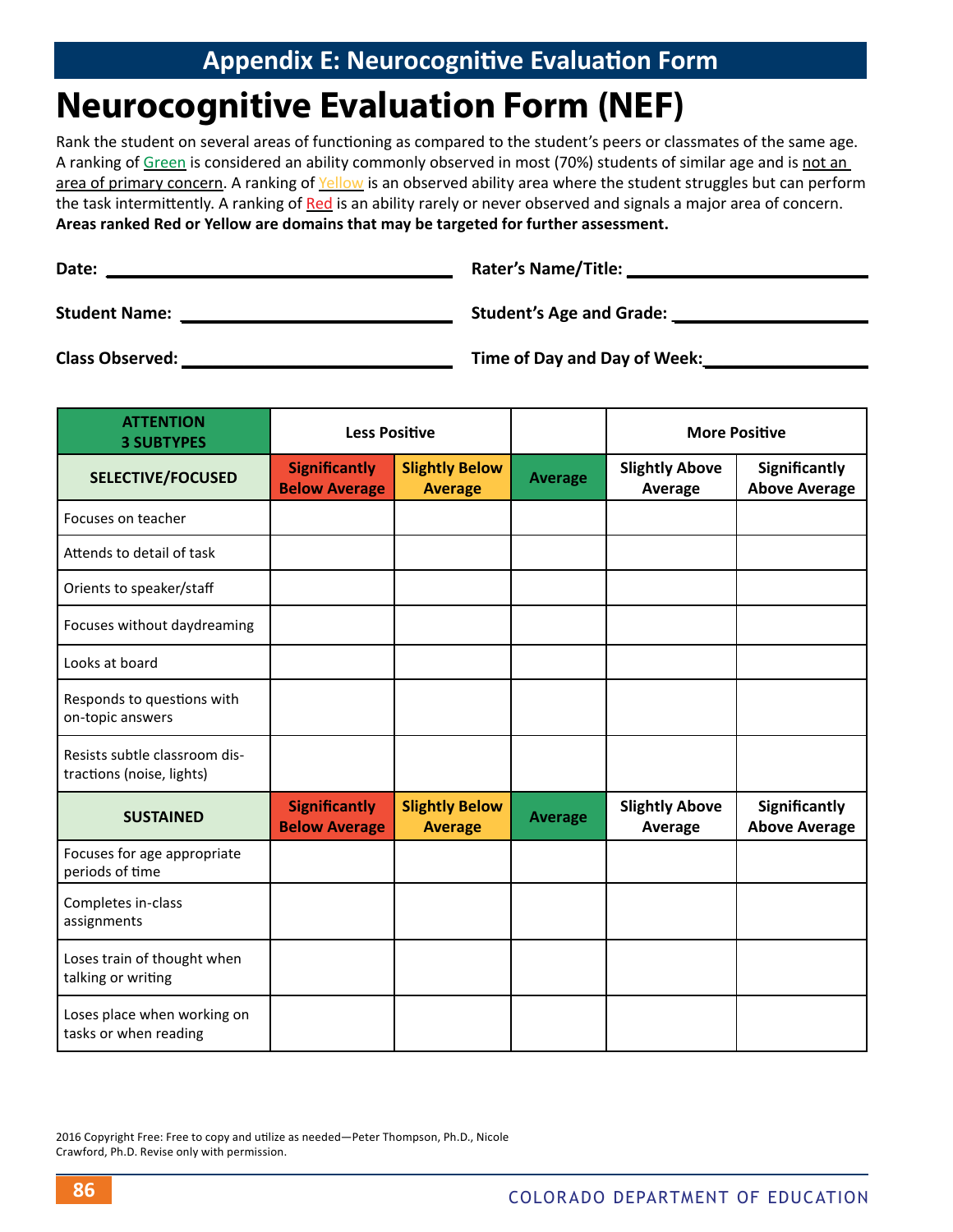| <b>ATTENTION (CONTINUED)</b>                                | <b>Less Positive</b>                         |                                         |                |                                  | <b>More Positive</b>                         |
|-------------------------------------------------------------|----------------------------------------------|-----------------------------------------|----------------|----------------------------------|----------------------------------------------|
| <b>SHIFTING/DIVIDED</b>                                     | <b>Significantly</b><br><b>Below Average</b> | <b>Slightly Below</b><br><b>Average</b> | <b>Average</b> | <b>Slightly Above</b><br>Average | <b>Significantly</b><br><b>Above Average</b> |
| Can appropriately attend to<br>more than one task at a time |                                              |                                         |                |                                  |                                              |
| Switches from activity to<br>activity appropriately         |                                              |                                         |                |                                  |                                              |
| <b>OTHER</b>                                                | <b>Significantly</b><br><b>Below Average</b> | <b>Slightly Below</b><br><b>Average</b> | <b>Average</b> | <b>Slightly Above</b><br>Average | <b>Significantly</b><br><b>Above Average</b> |
| Overall attention capacity                                  |                                              |                                         |                |                                  |                                              |
| Energy level when performing<br>long academic tasks/tests   |                                              |                                         |                |                                  |                                              |
| Organized thoughts (analyze<br>writing samples)             |                                              |                                         |                |                                  |                                              |
| Controls impulses                                           |                                              |                                         |                |                                  |                                              |
| Avoids verbal Interruptions                                 |                                              |                                         |                |                                  |                                              |

#### **Other relevant observational notes for Attention:**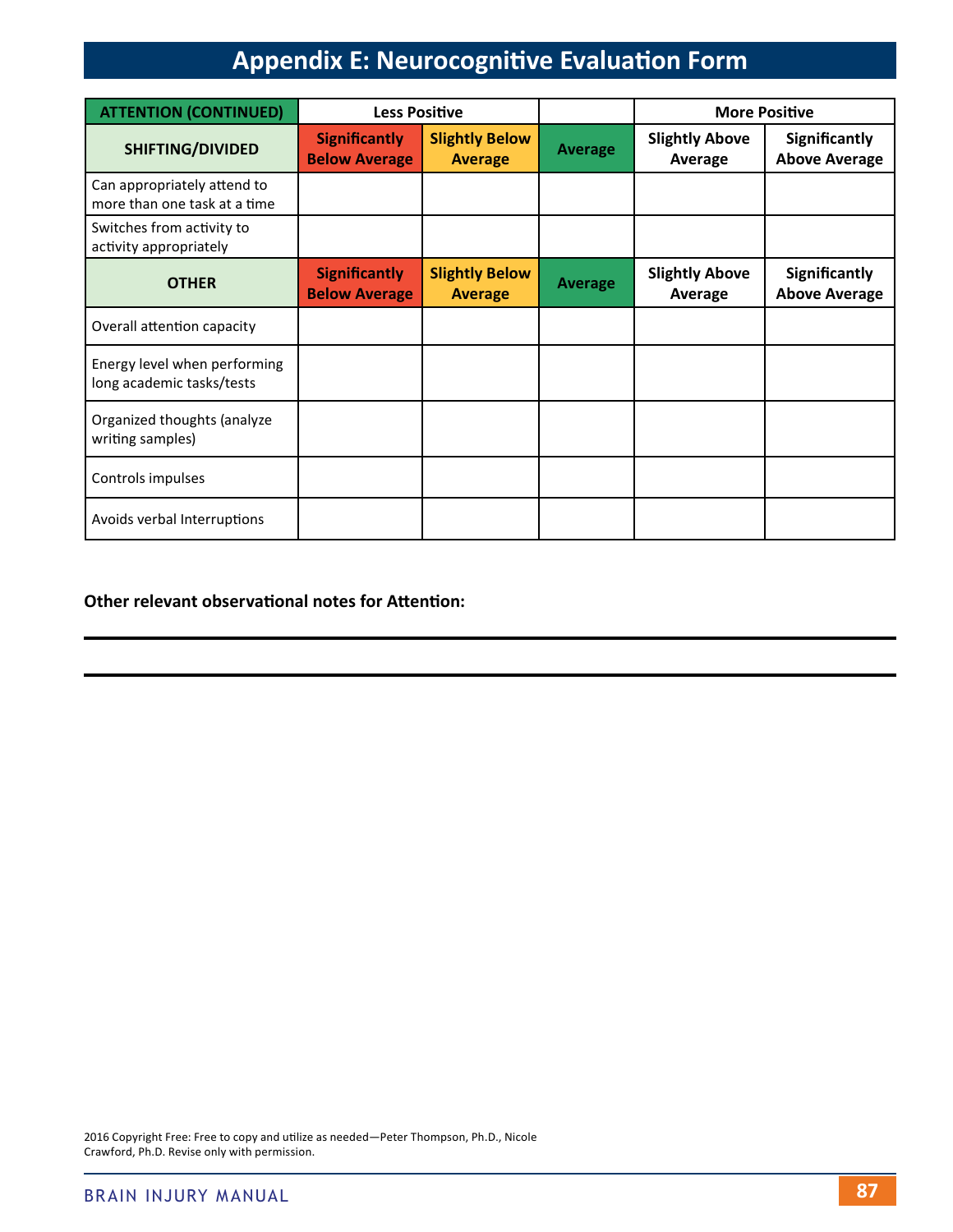| <b>MEMORY</b>                                                                                   | <b>Less Positive</b>                         |                                         |                | <b>More Positive</b>             |                                       |
|-------------------------------------------------------------------------------------------------|----------------------------------------------|-----------------------------------------|----------------|----------------------------------|---------------------------------------|
| <b>SHORT TERM MEMORY</b><br>(When student appears to be paying<br>attention rant the following) | <b>Significantly</b><br><b>Below Average</b> | <b>Slightly Below</b><br><b>Average</b> | <b>Average</b> | <b>Slightly Above</b><br>Average | Significantly<br><b>Above Average</b> |
| Can repeat simple information<br>that was just presented                                        |                                              |                                         |                |                                  |                                       |
| Can copy from board without<br>frequently looking up                                            |                                              |                                         |                |                                  |                                       |
| Asks for statements to be<br>repeated                                                           |                                              |                                         |                |                                  |                                       |
| Can complete simple 2-step<br>requests or problems                                              |                                              |                                         |                |                                  |                                       |
| Follows directions corretly                                                                     |                                              |                                         |                |                                  |                                       |
| Can repeat/explain simple<br>activities previously learned on<br>same day                       |                                              |                                         |                |                                  |                                       |
| <b>WORKING MEMORY</b>                                                                           | <b>Significantly</b><br><b>Below Average</b> | <b>Slightly Below</b><br><b>Average</b> | <b>Average</b> | <b>Slightly Above</b><br>Average | Significantly<br><b>Above Average</b> |
| Completes throught processs<br>in writing assignments                                           |                                              |                                         |                |                                  |                                       |
| Summarizies story/text (names<br>characters, setting, details)                                  |                                              |                                         |                |                                  |                                       |
| Multi-tasks with accuracy                                                                       |                                              |                                         |                |                                  |                                       |
| Completes multi-step<br>problems, especially in math/<br>science                                |                                              |                                         |                |                                  |                                       |
| Picks up where left off                                                                         |                                              |                                         |                |                                  |                                       |
| Takes notes while listening to<br>teacher                                                       |                                              |                                         |                |                                  |                                       |
| Can write down assignments<br>while being told the<br>assignment                                |                                              |                                         |                |                                  |                                       |
| Writes notes from the board<br>while listening to instruction                                   |                                              |                                         |                |                                  |                                       |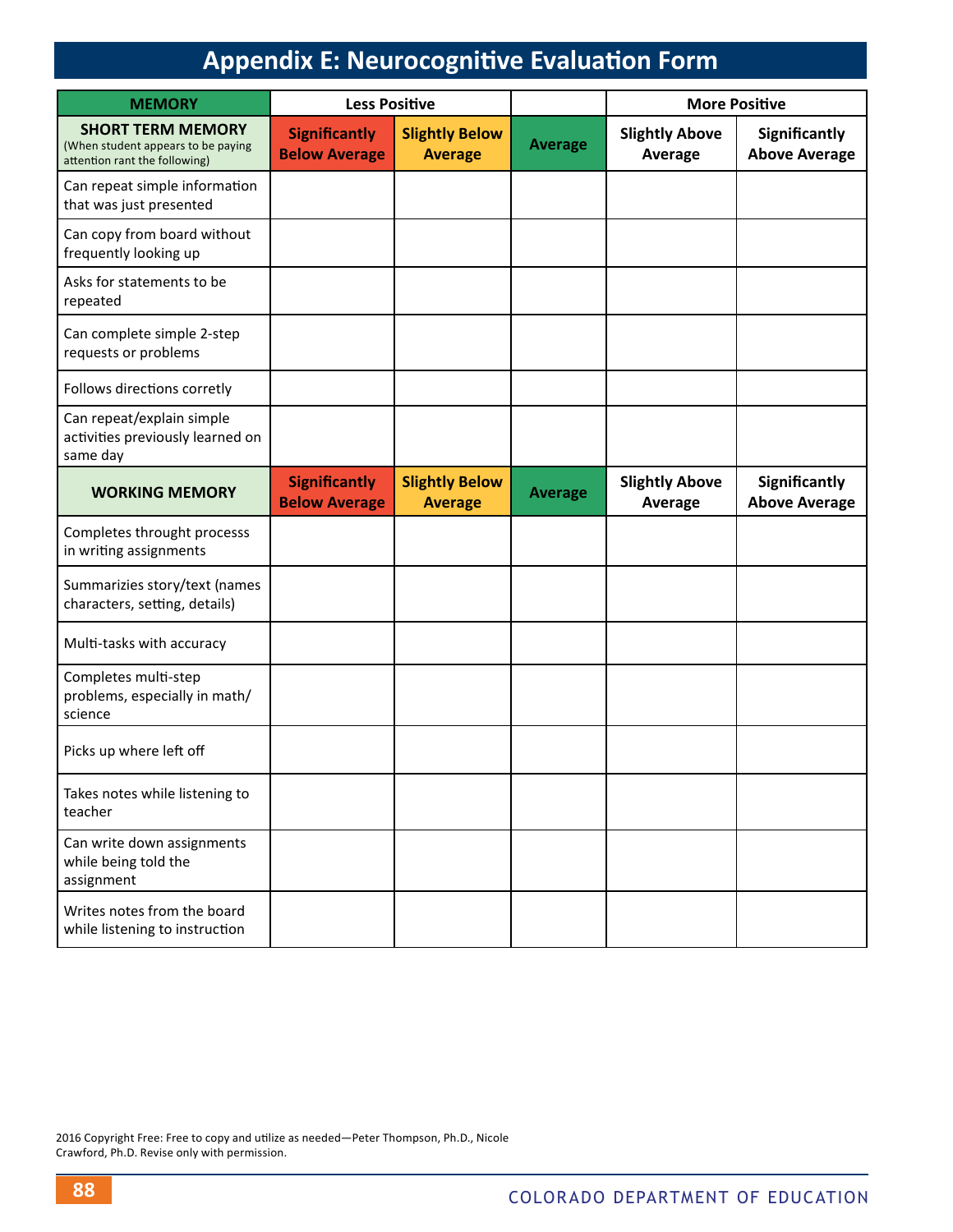| <b>MEMORY (CONTINUED)</b>                                                                                  | <b>Less Positive</b>                         |                                         |                | <b>More Positive</b>             |                                              |
|------------------------------------------------------------------------------------------------------------|----------------------------------------------|-----------------------------------------|----------------|----------------------------------|----------------------------------------------|
| <b>LONG TERM MEMORY</b>                                                                                    | <b>Significantly</b><br><b>Below Average</b> | <b>Slightly Below</b><br><b>Average</b> | <b>Average</b> | <b>Slightly Above</b><br>Average | <b>Significantly</b><br><b>Above Average</b> |
| Explains previously learned<br>material/facts 30 minutes or<br>more after instruction                      |                                              |                                         |                |                                  |                                              |
| Recalls school events from<br>previous week                                                                |                                              |                                         |                |                                  |                                              |
| Remembers where classroom<br>materials are stored                                                          |                                              |                                         |                |                                  |                                              |
| Remembers school routines                                                                                  |                                              |                                         |                |                                  |                                              |
| Remembers most vocabulary<br>words learned a week earlier                                                  |                                              |                                         |                |                                  |                                              |
| Draws/ recognizes previously<br>learned pictures or diagrams                                               |                                              |                                         |                |                                  |                                              |
| <b>OTHER</b>                                                                                               | <b>Significantly</b><br><b>Below Average</b> | <b>Slightly Below</b><br><b>Average</b> | <b>Average</b> | <b>Slightly Above</b><br>Average | <b>Significantly</b><br><b>Above Average</b> |
| <b>Auditory Sequential Memory:</b><br>short term memory-repeats<br>back 4 words in order (>8 years<br>old) |                                              |                                         |                |                                  |                                              |
| <b>Working Memory: repeats</b><br>back 3 given numbers and<br>words in reverse order (> 8<br>years old)    |                                              |                                         |                |                                  |                                              |
| Visual: student can name 3<br>pictures / objects that are<br>exposed for 5 to 6 seconds (>8<br>years old)  |                                              |                                         |                |                                  |                                              |

#### **Other relevant observational notes for Memory:**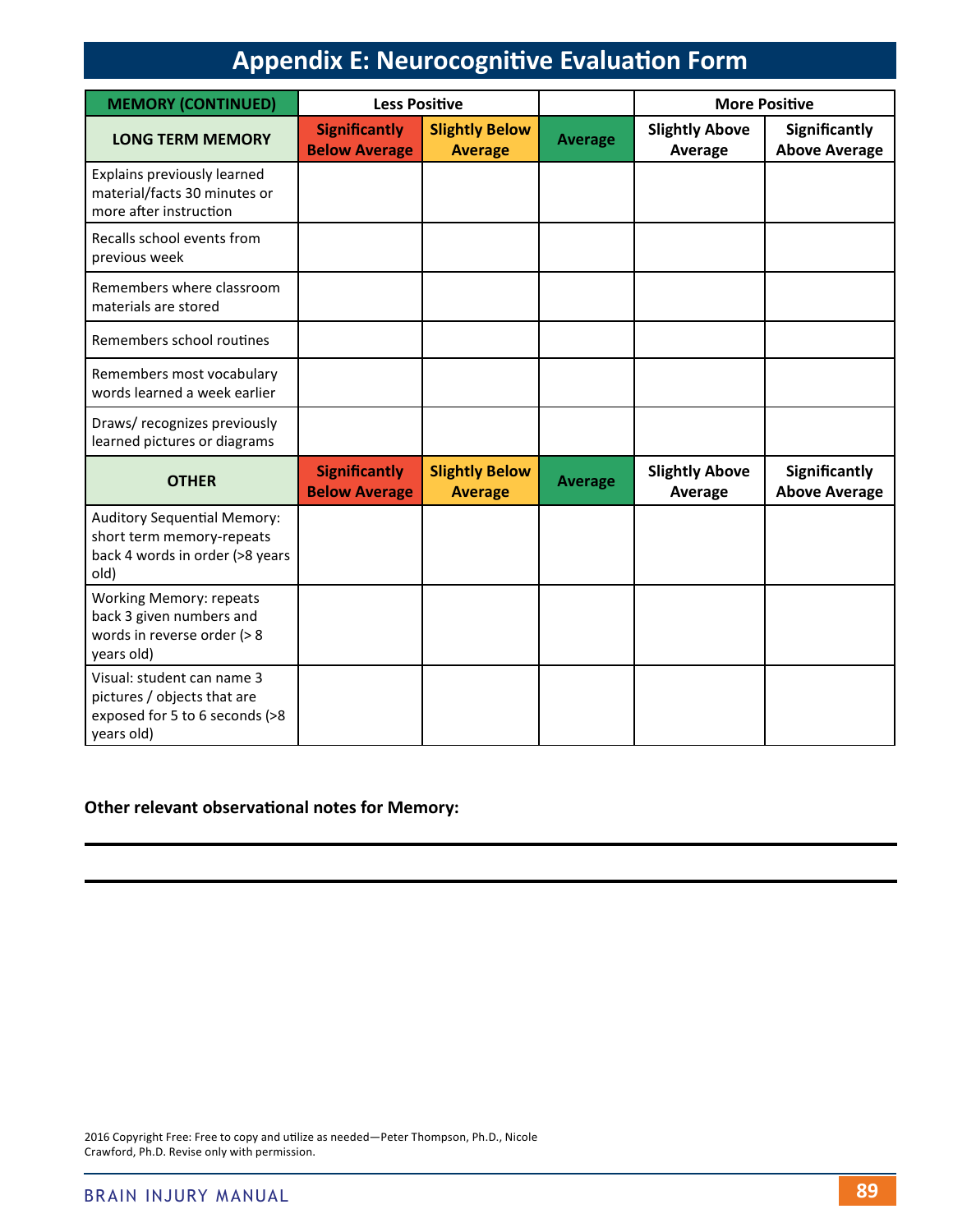| <b>PROCESSING SPEED</b>                                                                               | <b>Less Positive</b>                         |                                         |                | <b>More Positive</b>             |                                       |
|-------------------------------------------------------------------------------------------------------|----------------------------------------------|-----------------------------------------|----------------|----------------------------------|---------------------------------------|
| <b>PROCESSING SPEED</b>                                                                               | <b>Significantly</b><br><b>Below Average</b> | <b>Slightly Below</b><br><b>Average</b> | <b>Average</b> | <b>Slightly Above</b><br>Average | Significantly<br><b>Above Average</b> |
| Responds to verbal directions/<br>questions quickly                                                   |                                              |                                         |                |                                  |                                       |
| Keeps pace with most of class                                                                         |                                              |                                         |                |                                  |                                       |
| Slow reading (control for<br>comprehension)                                                           |                                              |                                         |                |                                  |                                       |
| Completes tests/tasks on time                                                                         |                                              |                                         |                |                                  |                                       |
| Quickly finishes timed tasks<br>accurately                                                            |                                              |                                         |                |                                  |                                       |
| Recalls simple information<br>quickly                                                                 |                                              |                                         |                |                                  |                                       |
| Writing or drawing speed                                                                              |                                              |                                         |                |                                  |                                       |
| Speech rate                                                                                           |                                              |                                         |                |                                  |                                       |
| Speed of physical movement                                                                            |                                              |                                         |                |                                  |                                       |
| Sometimes seems confused<br>after simple information is<br>provided not due to attention<br>or memory |                                              |                                         |                |                                  |                                       |

#### **Other relevant observational notes for Processing Speed:**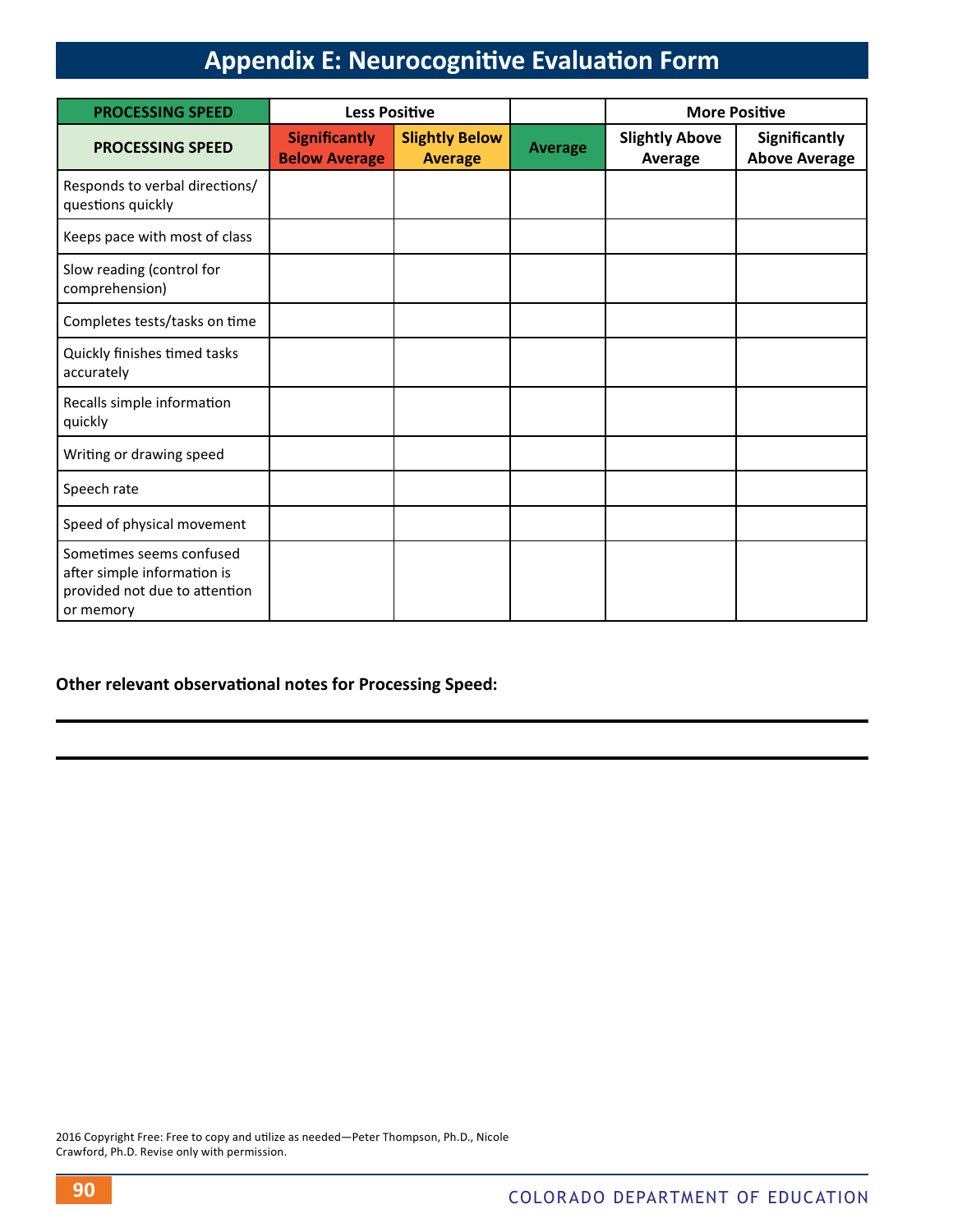| <b>EXECUTIVE FUNCTIONS</b>                                                                              | <b>Less Positive</b>                         |                                         |                | <b>More Positive</b>             |                                       |
|---------------------------------------------------------------------------------------------------------|----------------------------------------------|-----------------------------------------|----------------|----------------------------------|---------------------------------------|
| PLANNING, ORGANIZATION,<br><b>COMPREHENSION,</b><br><b>FLEXIBILITY</b>                                  | <b>Significantly</b><br><b>Below Average</b> | <b>Slightly Below</b><br><b>Average</b> | <b>Average</b> | <b>Slightly Above</b><br>Average | Significantly<br><b>Above Average</b> |
| Organization of materials                                                                               |                                              |                                         |                |                                  |                                       |
| Organization of thoughts in<br>writing/speech                                                           |                                              |                                         |                |                                  |                                       |
| Shifts appropriately from<br>subject to subject                                                         |                                              |                                         |                |                                  |                                       |
| Is able to keep and utilize<br>planner or schedule                                                      |                                              |                                         |                |                                  |                                       |
| Transitions well to different<br>activities                                                             |                                              |                                         |                |                                  |                                       |
| Breaks down steps into smaller<br>tasks                                                                 |                                              |                                         |                |                                  |                                       |
| Ease at which learns new<br>concepts (Comprehension)                                                    |                                              |                                         |                |                                  |                                       |
| Ease at which understands<br>simple stories or concepts<br>(Comprehension)                              |                                              |                                         |                |                                  |                                       |
| Explains plans to meet an<br>assignment, task, deadline, or<br>activity                                 |                                              |                                         |                |                                  |                                       |
| After a short assigned problem,<br>can explain logic used in<br>problem solving                         |                                              |                                         |                |                                  |                                       |
| When engaged in problem<br>solving task, uses feedback to<br>help in the process (monitors<br>progress) |                                              |                                         |                |                                  |                                       |
| Can quickly adjust to changes<br>in routine (Degree of<br>Flexibility)                                  |                                              |                                         |                |                                  |                                       |
| Keeps track of place when<br>working on task or reading                                                 |                                              |                                         |                |                                  |                                       |
| Moves beyond concrete or<br>ridgid approach to task                                                     |                                              |                                         |                |                                  |                                       |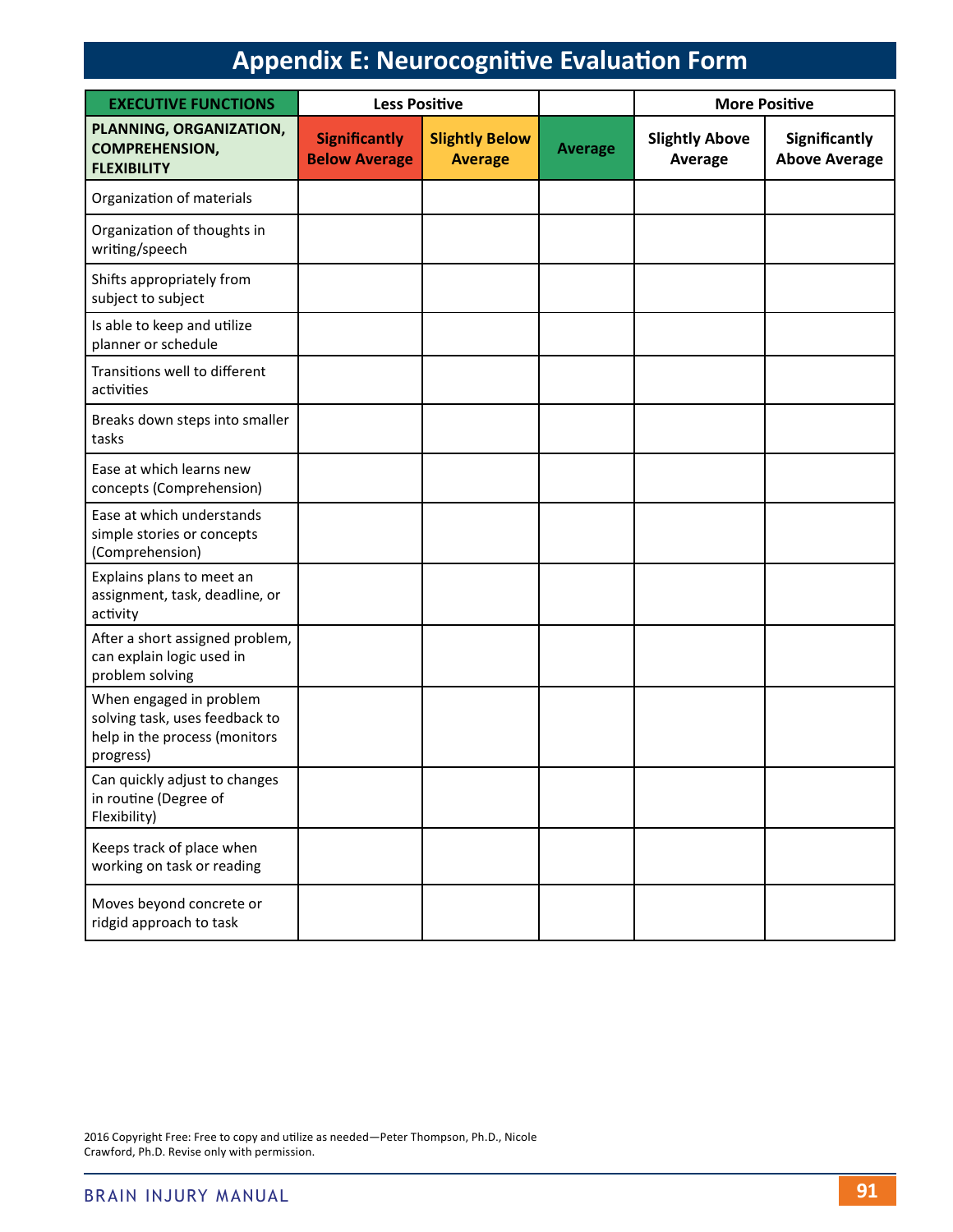| <b>EXECUTIVE FUNCTIONS</b><br>(CONTINUED)                    | <b>Less Positive</b>                         |                                         |                | <b>More Positive</b>             |                                       |
|--------------------------------------------------------------|----------------------------------------------|-----------------------------------------|----------------|----------------------------------|---------------------------------------|
| <b>EXECUTIVE FUNCTIONS</b><br><b>RELATED BEHAVIOR</b>        | <b>Significantly</b><br><b>Below Average</b> | <b>Slightly Below</b><br><b>Average</b> | <b>Average</b> | <b>Slightly Above</b><br>Average | Significantly<br><b>Above Average</b> |
| Motivation                                                   |                                              |                                         |                |                                  |                                       |
| Controls Impulsivity                                         |                                              |                                         |                |                                  |                                       |
| Common sense/judgement                                       |                                              |                                         |                |                                  |                                       |
| Perspective taking/empathy<br>(consider age appropriateness) |                                              |                                         |                |                                  |                                       |
| Follows rules                                                |                                              |                                         |                |                                  |                                       |
| Overall attention                                            |                                              |                                         |                |                                  |                                       |
| Emotional/behavioral<br>regulation                           |                                              |                                         |                |                                  |                                       |
| Concept formation/idea<br>generation                         |                                              |                                         |                |                                  |                                       |
| On-topic reciprocal dialog                                   |                                              |                                         |                |                                  |                                       |
| Able to predict consequences<br>of behaviors                 |                                              |                                         |                |                                  |                                       |
| Can self-monitor and self-<br>correct                        |                                              |                                         |                |                                  |                                       |
| Initiates tasks without prompts                              |                                              |                                         |                |                                  |                                       |
| Time management (e.g. keeps<br>schedules/dates)              |                                              |                                         |                |                                  |                                       |

**Other relevant observational notes for Executive Function:**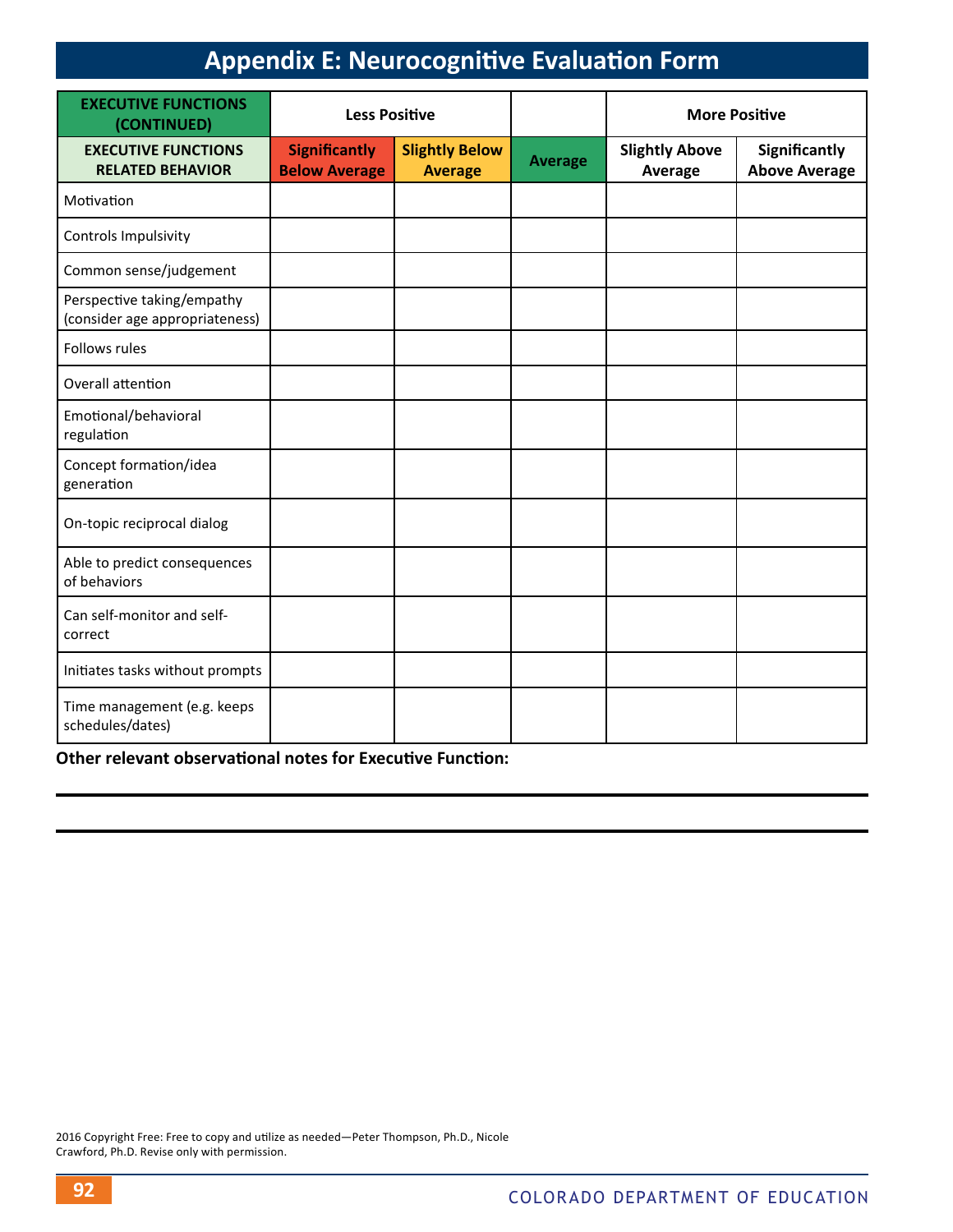| <b>SENSORY/TACTILE/</b><br><b>VISUAL/MOTOR</b>                     | <b>Less Positive</b>                         |                                         |                | <b>More Positive</b>             |                                              |
|--------------------------------------------------------------------|----------------------------------------------|-----------------------------------------|----------------|----------------------------------|----------------------------------------------|
| <b>SENSORIMOTOR</b>                                                | <b>Significantly</b><br><b>Below Average</b> | <b>Slightly Below</b><br><b>Average</b> | <b>Average</b> | <b>Slightly Above</b><br>Average | <b>Significantly</b><br><b>Above Average</b> |
| Posture                                                            |                                              |                                         |                |                                  |                                              |
| Walking/running                                                    |                                              |                                         |                |                                  |                                              |
| Fine motor (pencil grip/writing)<br>Picking up small pieces        |                                              |                                         |                |                                  |                                              |
| Gross motor                                                        |                                              |                                         |                |                                  |                                              |
| Balance/muscle tone                                                |                                              |                                         |                |                                  |                                              |
| Touches each finger separately                                     |                                              |                                         |                |                                  |                                              |
| Mimics simple body<br>movements (hand gestures,<br>knock and taps) |                                              |                                         |                |                                  |                                              |
| Traces or copies figures                                           |                                              |                                         |                |                                  |                                              |
| Identifies simple objects placed<br>in hand with eyes closed       |                                              |                                         |                |                                  |                                              |
| Identifies simple objects placed<br>in hand with eyes closed       |                                              |                                         |                |                                  |                                              |
| Clumsy, awkward, unusual<br>movements                              |                                              |                                         |                |                                  |                                              |
| VISUAL-SPATIAL /<br><b>PERCEPTUAL</b>                              | <b>Significantly</b><br><b>Below Average</b> | <b>Slightly Below</b><br><b>Average</b> | <b>Average</b> | <b>Slightly Above</b><br>Average | <b>Significantly</b><br><b>Above Average</b> |
| Skills puzzles/blocks                                              |                                              |                                         |                |                                  |                                              |
| Understands Right vs. Left and<br>Up vs. Down                      |                                              |                                         |                |                                  |                                              |
| Ignores one side of paper<br>while writing or drawing/<br>coloring |                                              |                                         |                |                                  |                                              |
| Grossly distorted drawings<br>that are directly copied             |                                              |                                         |                |                                  |                                              |
| Difficulty using graphs, maps,<br>charts and illustrations         |                                              |                                         |                |                                  |                                              |
| Lots of scratch outs/white outs                                    |                                              |                                         |                |                                  |                                              |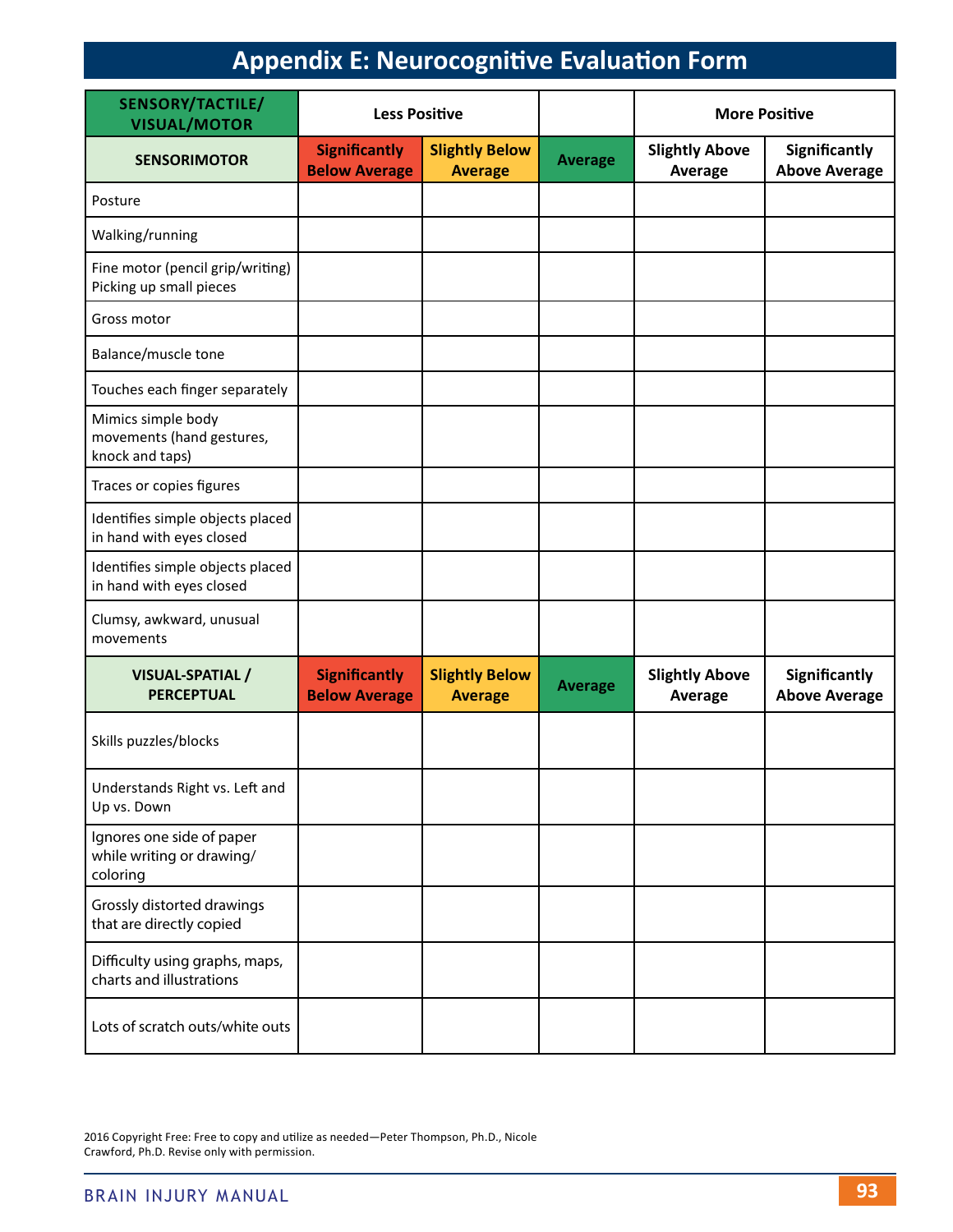| SENSORY/TACTILE/<br><b>VISUAL/MOTOR</b>            | <b>Less Positive</b>                         |                                         |                | <b>More Positive</b>             |                                       |
|----------------------------------------------------|----------------------------------------------|-----------------------------------------|----------------|----------------------------------|---------------------------------------|
| TACTILE/AUDITORY/VISUAL                            | <b>Significantly</b><br><b>Below Average</b> | <b>Slightly Below</b><br><b>Average</b> | <b>Average</b> | <b>Slightly Above</b><br>Average | Significantly<br><b>Above Average</b> |
| Light Sensitivity                                  |                                              |                                         |                |                                  |                                       |
| Noise Sensitivity                                  |                                              |                                         |                |                                  |                                       |
| <b>Touch Sensitivity</b>                           |                                              |                                         |                |                                  |                                       |
| <b>Color Blindness</b>                             |                                              |                                         |                |                                  |                                       |
| Hearing (e.g. responds to<br>names)                |                                              |                                         |                |                                  |                                       |
| Sees details/writing on board<br>from back of room |                                              |                                         |                |                                  |                                       |
| Sensitive to temperature                           |                                              |                                         |                |                                  |                                       |
| Complains of numbness or odd<br>sensations         |                                              |                                         |                |                                  |                                       |

**Other relevant observational notes for Sensory:**